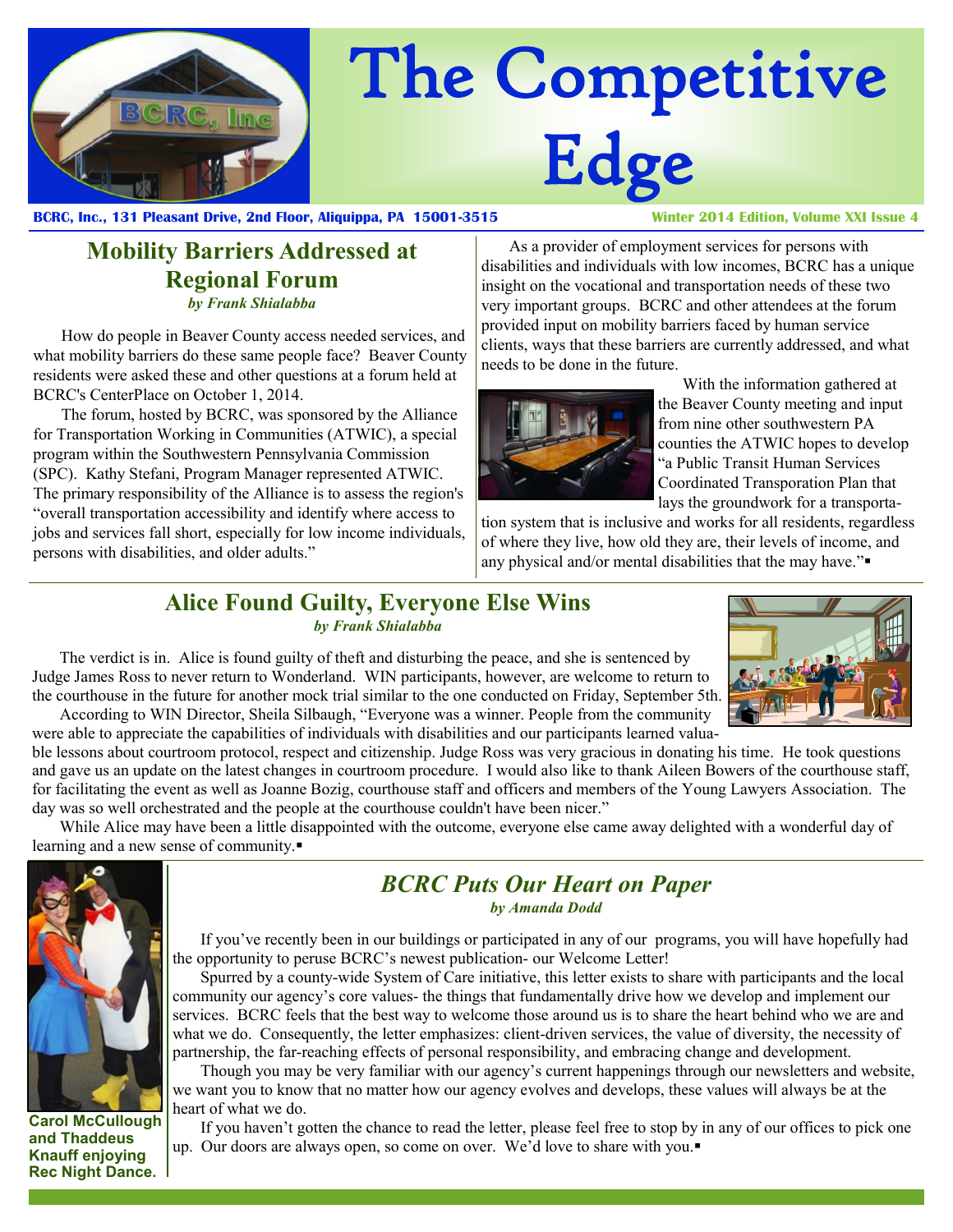### **Zak Flies High at New Work Experience** *by Sheila Silbaugh*

Nicholas Zak dreamed of getting a job in the community. As is the case for many young people, Nick had much to learn about the responsibilities required to successfully hold a community job. Thus began his BCRC journey.

Nicholas started at BCRC in January, 2004 with the School to Work program, and after graduating in 2006 he entered the agency's prevocational program. As he learned new jobs like packaging cutlery and making boxes, Nick felt that he was ready to try competitive work.

His first community job involved seasonal employment as a maintenance worker. As this employment ended after the summer, Nick moved on to a dishwashing job. Nick also did janitorial work while continuing to work for BCRC during the days, gaining valuable experience and hoping for a steady job.

Meanwhile, Nick continued to search for competitive employment and was finally hired in June, 2014 at the new Baden Walmart. He was offered an overnight shift performing janitorial duties.

Jonni Kichta, his WIN program specialist, states, "Nick has grown vocationally in his ability to arrive at work on time and remain through the completion of his duties. He has focused on developing positive interactions with his coworkers and supervisor while being able to meet the various demands of his employer." She praised Nick for being able to obtain his schedule utilizing the internet and for developing proper communication with his staff. Ryan Hudacsek, Nick's job coach, continues to visit weekly and states that Nick consistently is eager to go above and beyond his duties and has made many strides in his work performance. Kathy Davis, BCRC Director of Client Services, feels, "Nick has overcome numerous obstacles along the way. "

Nick is proud that he has soared higher than he believed that he could. He continues to have new work adventures ahead of him including his first Black Friday sales event.



**Jack Skrlac demonstrates fire extinguisher to Meghan Patterson as Alex Berry and Josh Vono look on.**

#### **People Empowered Through Photography** *by Laurel Baker*

Participants in the Psych Rehab program at Aurora Services recently completed a group project known as PhotoVoice. Stigma and discrimination are significant barriers to recovery from mental illness, and PhotoVoice provides one creative way to combat this obstacle.

The concept of PhotoVoice originated with Professor Caroline Wang at the Michigan School of Public Health, and Mary Ann Burris from the Ford Foundation, and has been further developed by Boston University for use in psychiatric rehabilitation. Participants take pictures of routine items or situations that invoke a connection to the discrimination they have experienced on their recovery journey. They then match the pictures with personal narratives of the impact of that discrimination. The end results become powerful depictions of the roadblocks society can place in the path of recovery.

Marty Shafer, the practitioner who guided this project, indicated that PhotoVoice inspires a passion in the participants around combating stigma, and that it really makes people stop and think about the impact their actions may have on another person.

One of the participants discussed how the project helped him overcome the idea that mental illness results in hopelessness and helplessness, and that anyone can achieve their goals despite what society may think. He stated that , "This was a great learning and teaching experience that shows how people with mental illness do fit into society."

### Spotlight On: Marisa Scalamogna *by Jennifer Gengarella*

Almost a year ago Marisa Scalamogna joined the BCRC team as a program specialist. With a background as a TSS and a Family Advocate for Head Start, as well as working for Job Training, she has brought valuable experience to assist the individuals in her group.

As with all BCRC staff, Marisa pitches in to help wherever she is needed. She recently joined the forensics program and is the advisor for the Vision Coalition which is a consumer run group at BCRC. She has also begun working towards her master's degree.

Marisa and her husband have 3 children, a dog, a cat, a guinea pig, a rabbit and a lizard! Even with her busy life at work and at home, she welcomes anyone, client or staff, to come to her with ideas or questions. She is someone who truly understands and appreciates the joy of working with the individuals at BCRC.

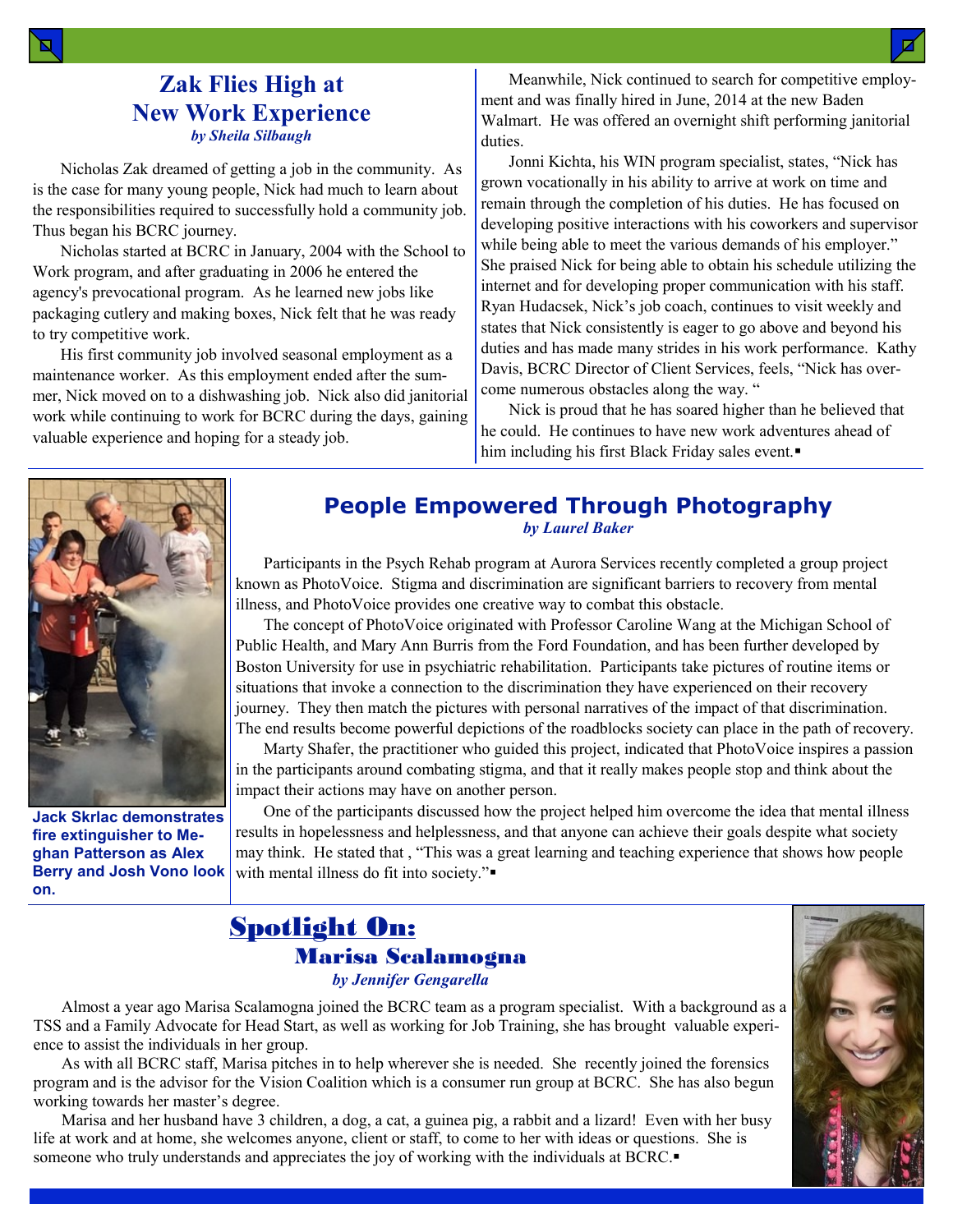#### **Terrific Kid Does Terrific Job** *by Bonnie Smith*

Randy Palombo first started at BCRC, Inc. in the fall of 2013 in the School to Work program. He did very well in the program and after graduation, with support through the Office of Vocational Rehabili-

tation and staff from BCRC's WIN Program, Randy was hired by Eat'n Park Restaurant. Randy loves going to work and, as his Program Specialist, Jane Sainer says, "He's an absolutely super kid."



# **BCRC has Super Penn Stater**

*by Kelly Newhouse*

 BCRC employees never fail to inspire and amaze those with whom they work. BCRC is proud to have among these dedicated employees, Marjorie Marcellus. In September, 2014, Marjorie was named a "Super Penn Stater". She was chosen among many students based on her inspi-

rational life story and the strength and determination she shows in all she does. Marjorie is raising three boys, works in the School to Work Program at BCRC, and volunteers in her community where she currently holds the vice president position for the New Brighton School District PTA. With all of this, she still manages to grow personally and professionally by working toward a degree in business management. It is clear that while she inspires her students, they inspire her. Marjorie says that working at BCRC has changed her life and she plans to remain in the social service field indefinitely. Marjorie states, "All it can take for a person to shine is another person to care enough to help show the way."

# SHOP**\*TALK**

Volunteers from the United Way Day of Day of Caring tackled projects at the 1517 Production Center and the CenterPlace building recently. The hallways at the 1517 Production Center received a much needed coat of white paint, while the carpets at the Center-Place building were given a thorough cleaning. BCRC clients at the 1517 building remarked on the cheery atmosphere of the hallway, while staff at CenterPlace was grateful for the clean, bright carpets and the giving nature of the volunteers.

۰ĥ The United Way began its campaign recently with its annual kickoff breakfast headed by new UW Executive Director, Mike Rubino. Anyone wishing to donate to BCRC through the United Way may contact the United Way office at 724-774-3210. Also, you can donate to United Way by adding a dollar to your Giant Eagle bill and designating it for the United Way.

#### **Pumpkins, Scarecrows and Quilts-Oh My!** *by Frank Shialabba*

WIN participants recently combined a talent for art with a gift for giving in a number of recent projects.

A wide variety of scarecrows lined the halls of the WIN offices as they awaited their time to shine during the Halloween season when they were part of a "Parade of Scarecrows" that visited



many of the senior centers in Beaver County. Created by WIN participants, they range from "scare-cows" to more traditional scarecrows.

 Pumpkins of many shapes and designs also displayed the talent of WIN participants. Artistic pumpkins painted, or adorned in jewels, etc., were created for and displayed at Merrick Art Galleries

in New Brighton. More traditional pumpkins were carved for the Fellowship Riverside Gardens in Youngstown, Ohio. WIN con-

tributed to over 500 pumpkins that were part a beautiful display at the gardens that also featured a variety of fall flowers.

Also benefiting from the artistic talent of WIN" participants is the BCRC client Christmas gift fund. A raffle for a quilt created by WIN clients has generated one thousand dollars for future client gift funds.



Today, many Americans are fearful about ebola. Although ebola is a virus like the flu, it doesn't spread easily like a cold or influenza. Ebola is only spread through direct contact with bodily fluids such as blood, saliva, sweat and urine. Unlike the flu, it can't be spread through the air or through everyday contact, such as a handshakes or touching a surface previously touch by an infected person. More attention needs to be placed on the spread of the easily transmitted flu, which is expected to kill 20,000 Americans this year. Get a yearly flu shot, wash your hands often, contain your sneeze or cough (sneeze into a Kleenex or your elbow), and try to avoid large crowds.

Colorful T-shirts are currently on sale at 1517 Sixth Ave, New Brighton to benefit BCRC's School to Work Program.

କ Additional upgrades to BCRC buildings have included the installation of a leased phone system at the 1517 Production Center and sealing and lining the parking lot at CenterPlace.

۰ĥ BCRC's 509 building, which previously housed our Evaluation Center, was sold recently to a local veterinarian.

*If you would like to receive a digital copy of the newsletter via e-mail, rather than a print copy, please call Pat Tengeres at 724-847-1306.*



**Hunter Giles modeling the new School to Work T-shirts.**